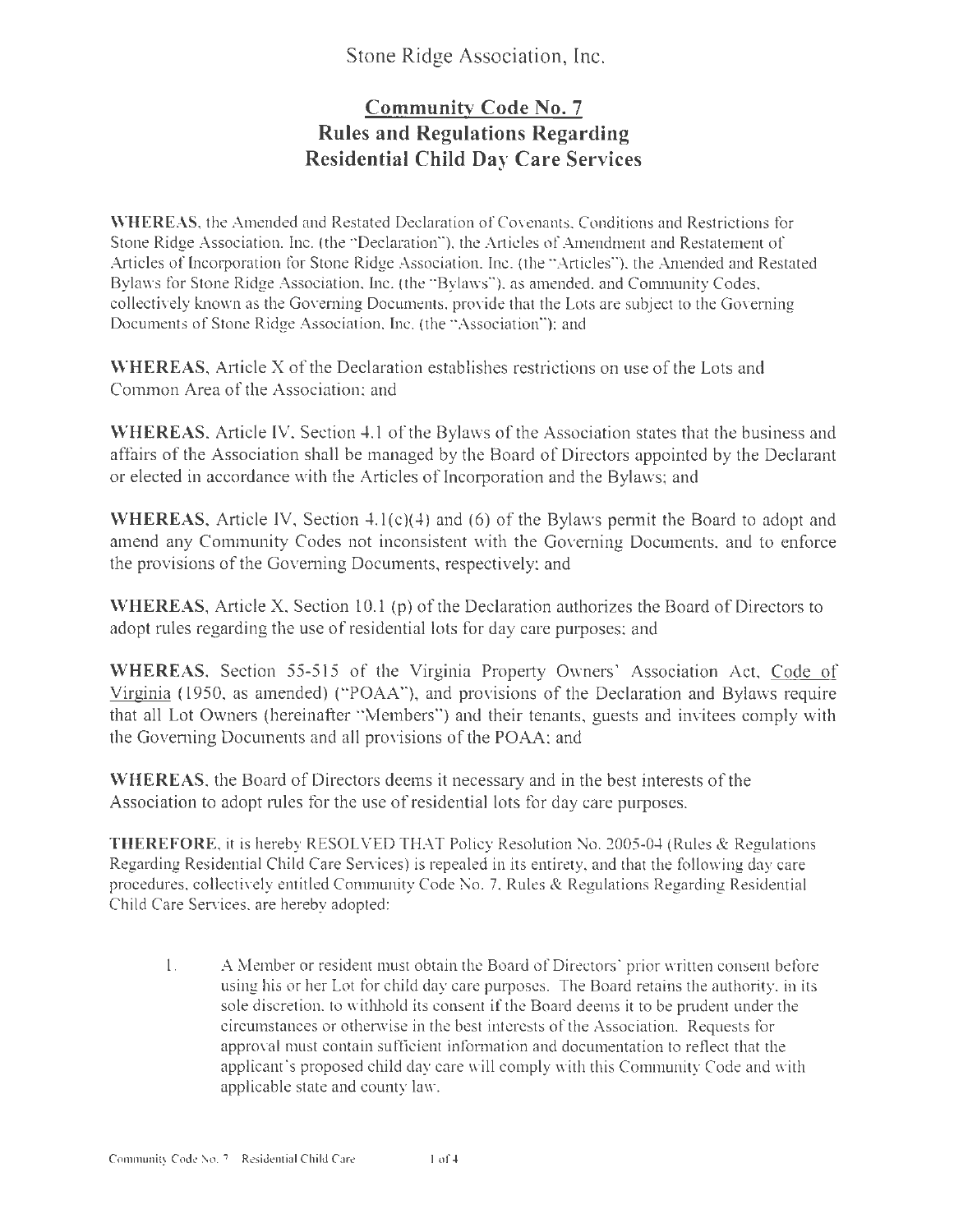For the purposes of this Community Code and Article X, Section  $10.1(p)$  of the Declaration, the term "child day care" or "day care" shall refer to providing care, protection and supervision of children who are not members of the household residing on the Lot on which the care is being provided, in retum for compensation. However, the term "child day care" or "day care" shall not apply to, and nothing in this Community Code shall be interpreted to prohibit or require prior approval for occasional (sporadic or infrequent, not regular) babysitting, or for providing other low-impact babysitting that does not require any county or state licensing, registration or permits.

- 2. One employee (one full-time equivalent), other than members of the family residing on premises, shall be permitted to work on site given one additional off-street parking space is provided.
- 3. Child day care services may be provided only during weekdays (Monday through Friday) and only between the times of 6:00 a.m. and 7:00 p.m.
- 4. The use of a dwelling and Lot for child day care purposes shall clearly be incidental and subordinate to the use of the dwelling for residential purposes.
- 5. Members may not change the outside appearance of the dwelling or Lot to reflect that the Lot is being used to provide child day care services, nor shall there be visible evidence that a Lot is being used to provide child day care services.
- 6. Association consent requires that the child day care provider must obtain (and then maintain) all required state and county licenses and permits and comply with all laws. Additionally, any use and or appearance of the Lot providing child care services shall remain subject to compliance with all of the restrictions and requirements of the Governing Documents of the Association, including but not limited to those applicable to play equipment being installed or used in yards.
- 7. A Lot which provides child day care services shall not generate traffic in greater volumes than would normally be expected in a residential neighborhood. The child day care services shall not produce offensive or disturbing noise or odor, or otherwise adversely affect the surrounding properties.
- 8. Issuance of a county, state or federal permit. license or other governmental authorization for carrying out child day care services shall not in any way be a substitute for, or othenvise relieve a Member or resident from complying with, the requirements of this Community Code and the Governing Documents.
- 9. Any Member using or allowing the use of his or her Lot, in whole or part, in violation of this Community Code shall be considered in violation of the Association's Governing Documents and must immediately cause such activity to cease and desist. Violations shall be deemed good cause for the Board to revoke its consent to the provision of child day services on the Lot. Members are responsible for their own violations and violations by their tenants, guests. agents and members of their household.

In addition to revoking consent as noted above, if a Member or resident persists in the provision of child day care services in violation of this Community Code or the Governing Documents, after the Association sends notice to cease and desist the noncompliant conduct, then the Board may undertake any and all other remedies available to it, including but not limited to imposing violation charges against the noncompliant Member, initiating legal action, seeking an injunction, providing notification of violations to any appropriate governmental authorities, and such other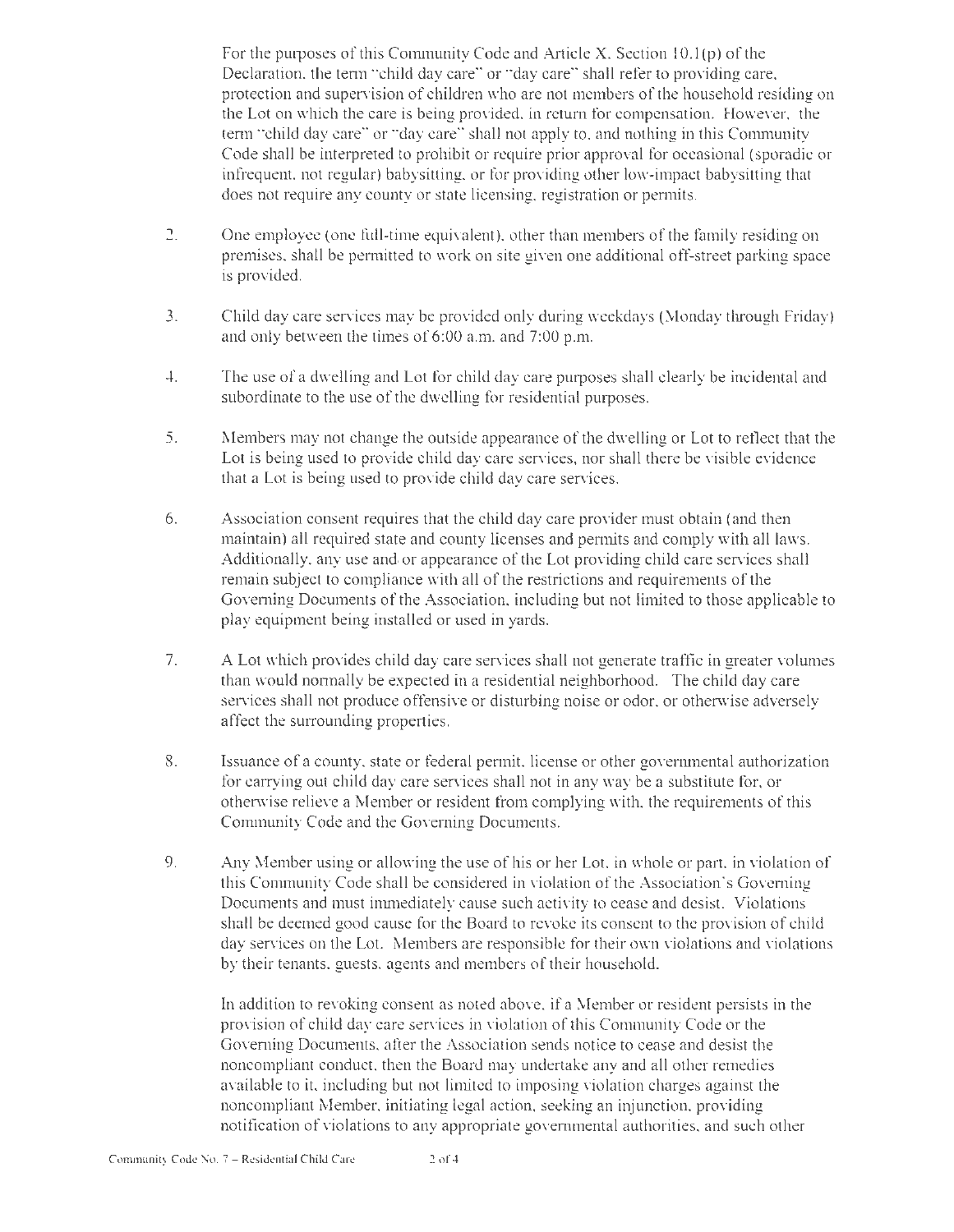remedies as the Board deems necessary or appropriate. The costs incurred by the Association in pursuing such remedies or proceedings, including attorney's fees, shall be assessed against the Member in violation.

I 0. No consent by the Board shall be deemed to be an assumption by the Association or the Board of any obligation, liability or responsibility whatsoever with regard to the use of the Lot for child day care purposes. For as long as a Member or resident uses a Lot for approved child day care purposes pursuant to this Community Code, the Member assumes full responsibility for the proper operation of the child day care services, including but not limited to ensuring that such use (i) is safe and appropriately related to child care services; and (ii) remains in full compliance with the Association's Governing Documents and with applicable state and county laws, ordinances and regulations.

This Community Code was duly adopted by the Board of Directors this

 $\lambda^2$  day of  $\overline{\Delta}u$  , 2009.  $\overline{\phantom{0}}$ 

STONE RIDGE ASSOCIATION, INC

Recent  $B'$ nise Harrover. President

Community Code No. 7 - Residential Child Care 3 of 4